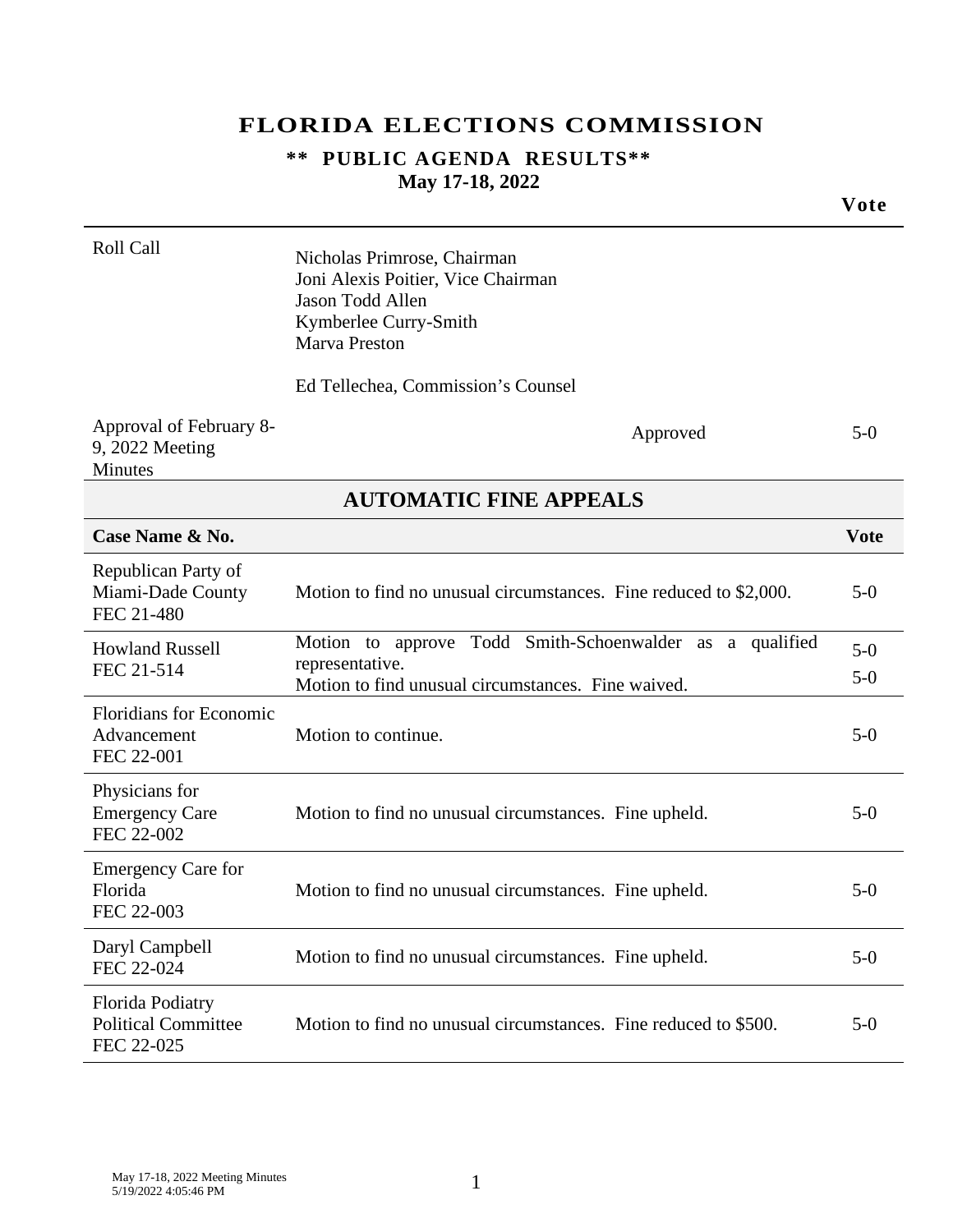# **AUTOMATIC FINE APPEALS**

| Case Name & No.                                     |                                                                                                                                                                                                                         | <b>Vote</b> |
|-----------------------------------------------------|-------------------------------------------------------------------------------------------------------------------------------------------------------------------------------------------------------------------------|-------------|
| <b>Committee to Revive</b><br>Florida<br>FEC 22-026 | Motion to find unusual circumstances. Fine waived.                                                                                                                                                                      | $5-0$       |
| Jervonte "Tae"<br>Edmonds<br>FEC 22-028             | Motion to find no unusual circumstances. Fine upheld.                                                                                                                                                                   | $5-0$       |
| Win America<br>FEC 22-029                           | Motion to continue.                                                                                                                                                                                                     | $5-0$       |
| Win America<br>FEC 22-030                           | Motion to continue.                                                                                                                                                                                                     | $5-0$       |
| Win America<br>FEC 22-031                           | Motion to continue.                                                                                                                                                                                                     | $5-0$       |
| Berc Sarafian<br>FEC 22-032                         | Motion to find no unusual circumstances. Fine upheld.                                                                                                                                                                   | $5-0$       |
| Guarina Torres<br>FEC 22-033                        | Motion to find no unusual circumstances. Fine upheld.                                                                                                                                                                   | $5-0$       |
| Palm Beach Patriots (PB<br>Patriots)<br>FEC 22-034  | Motion to find no unusual circumstances. Fine upheld.                                                                                                                                                                   | $5-0$       |
| Fabian Bsabe<br>FEC 22-038                          | Motion to find no unusual circumstances. Fine upheld.                                                                                                                                                                   | $5-0$       |
| PETITION FOR ATTORNEY'S FEES AND COSTS              |                                                                                                                                                                                                                         |             |
| Case Name & No.                                     |                                                                                                                                                                                                                         | <b>Vote</b> |
| Wayne Ivey<br>FEC 20-595                            | Motion to adopt Administrative Law Judge's findings of fact and<br>conclusions of law and enter a Final Order denying the Petition for<br>Attorney's Fees and Costs.                                                    | $5-0$       |
| <b>INFORMAL HEARINGS</b>                            |                                                                                                                                                                                                                         |             |
| Case Name & No.<br><b>Vote</b>                      |                                                                                                                                                                                                                         |             |
| Amy Kedron<br>FEC 18-368                            | Motion to find a violation of 1 count of Section 106.19(1)(a) [Count<br>1], Florida Statutes, and to impose a \$100 dollar fine.                                                                                        | $5-0$       |
| Denzel D. Burnside III<br>FEC 19-487                | Motion to find a violation of 1 count of Sections $106.07(2)(b)1$ .<br>[Count 1]; 106.07(5) [Count 2]; and 106.09(1)(b) [Count 3], Florida<br>Statutes, and to impose a \$100 fine per count for a total fine of \$300. | $5-0$       |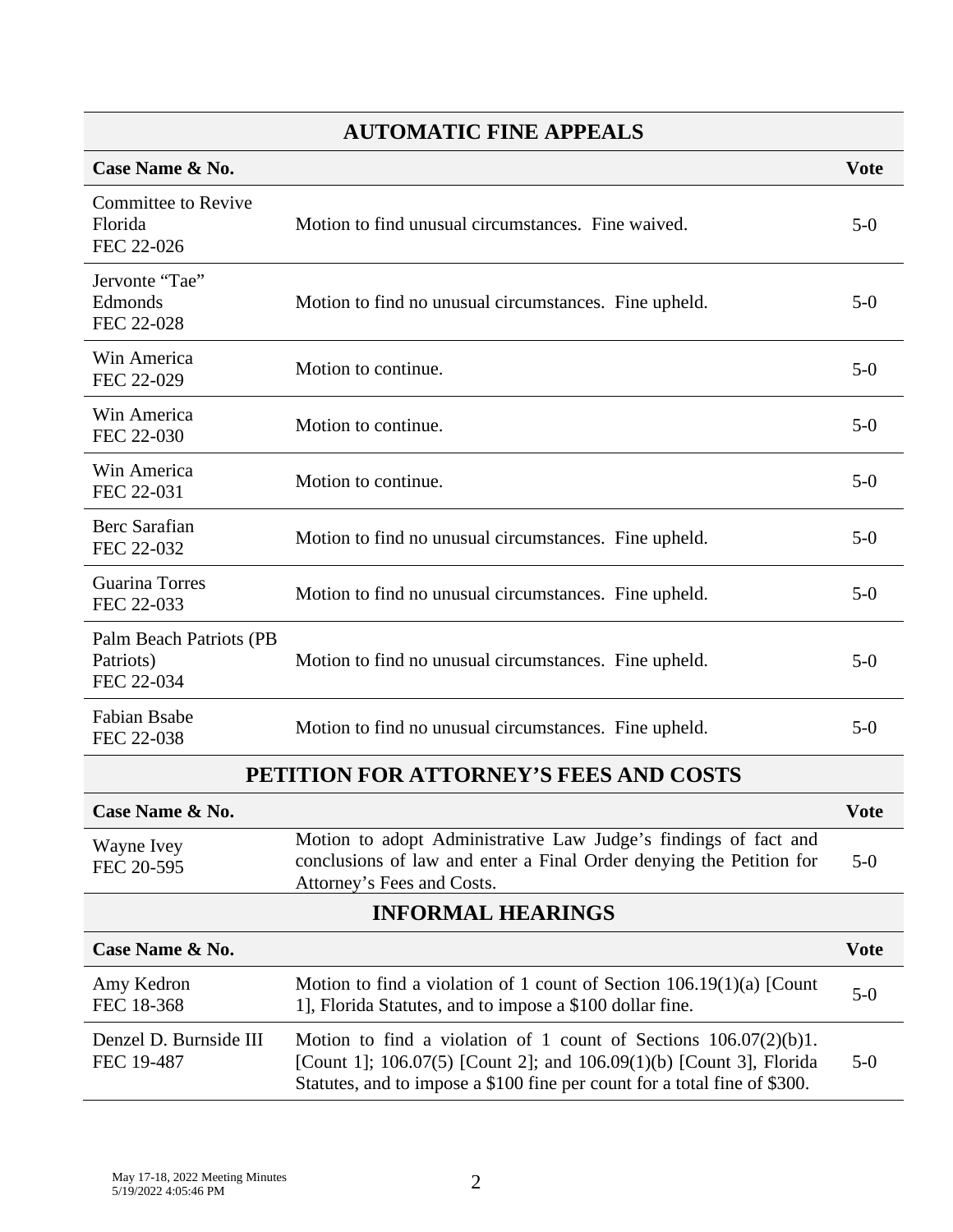| Case Name & No.                                              |                                                                                                                                                                                                | <b>Vote</b> |
|--------------------------------------------------------------|------------------------------------------------------------------------------------------------------------------------------------------------------------------------------------------------|-------------|
| Sasha Tirador<br>FEC 20-045                                  | Motion to continue.                                                                                                                                                                            | $5-0$       |
| Roy Hardemon<br>FEC 20-146                                   | Motion to find a violation of 10 counts of Section 106.07(7) [Counts<br>1-10], Florida Statutes, and to impose a \$1,000 fine per count for a<br>total fine of \$10,000.                       | $5-0$       |
| Roy Hardemon<br>FEC 21-057                                   | Motion to find a violation of 4 counts of Section 106.07(7) [Counts<br>1-4], Florida Statutes, and to impose a \$1,000 fine per count for a<br>total fine of \$4,000.                          | $5-0$       |
| Benjamin Alexander<br>Thaddeus John<br>Horbowy<br>FEC 20-147 | Motion to find a violation of 2 counts of Section 106.07(7) [Counts<br>1-2], Florida Statutes, and to impose a \$200 fine per count for a total<br>fine of \$400.                              | $5-0$       |
| Benjamin Alexander<br>Thaddeus John<br>Horbowy<br>FEC 21-006 | Motion to find a violation of 1 count of Sections 106.141(1) [Count<br>1], and $106.19(1)(c)$ [Count 2], Florida Statutes, and to impose a \$25<br>fine per count for a total fine of \$50.    | $5-0$       |
| <b>Curt Sheard</b><br>FEC 20-212                             | Motion to find a violation of 1 count of Section 106.07(7) [Count 1],<br>Florida Statutes, and to impose a \$100 dollar fine.                                                                  | $5-0$       |
| Elijah Manley<br>FEC 20-262                                  | Motion to find a violation of 1 count of Section $106.19(1)(c)$ [Count<br>1], Florida Statutes, and to impose a \$250 dollar fine.                                                             | $5-0$       |
| Elijah Manley<br>20-393                                      | Motion to find a violation of 1 count of Section $106.19(1)(c)$ [Count<br>1], Florida Statutes, and to impose a \$250 dollar fine.                                                             | $5-0$       |
| Elijah Manley<br>FEC 20-412                                  | Motion to find a violation of 8 counts of Section $106.07(2)(b)1$ .<br>[Counts 1-8], Florida Statutes, and to impose a \$250 fine per count<br>for a total fine of \$2,000.                    | $5-0$       |
| Elijah Manley<br>21-025                                      | Motion to find a violation of 1 count of Sections 106.141(1) [Count<br>1] and $106.19(1)(c)$ [Count 2], Florida Statutes, and to impose a \$250<br>fine per count for a total fine of \$500.   | $5-0$       |
| <b>Ryan Douglas Terrell</b><br>FEC 20-328                    | Motion to find a violation of 2 counts of Section $106.07(2)(b)1$ .<br>[Counts 1-2], Florida Statutes, and to impose a \$1,000 fine per count<br>for a total fine of \$2,000.                  | $5-0$       |
| Ryan Douglas Terrell<br>FEC 21-026                           | Motion to find a violation of 1 count of Sections 106.141(1) [Count<br>1] and 106.19(1)(c) [Count 2], Florida Statutes, and to impose a<br>\$1,000 fine per count for a total fine of \$2,000. | $5-0$       |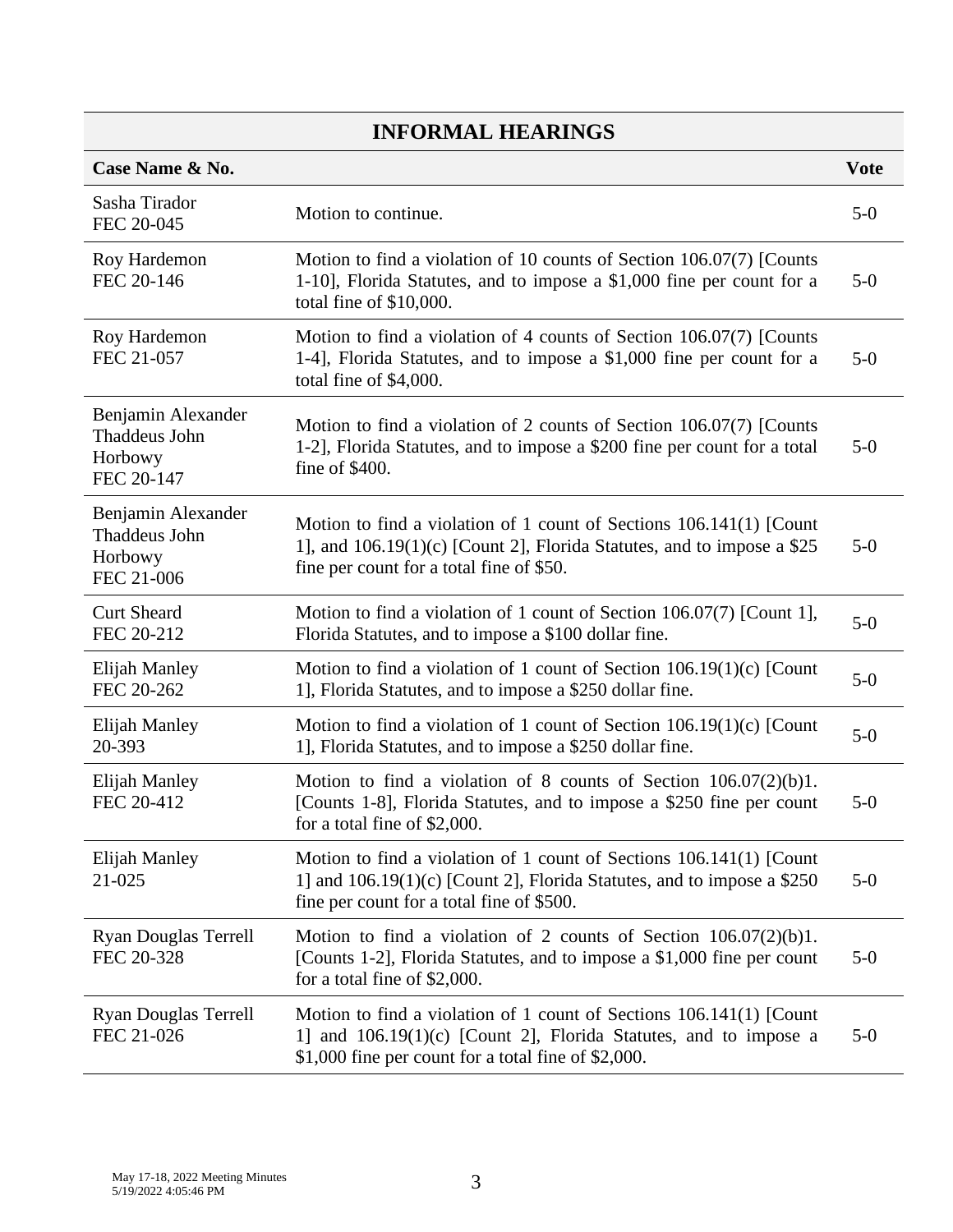| Case Name & No.                                |                                                                                                                                                                                                                                      | <b>Vote</b> |
|------------------------------------------------|--------------------------------------------------------------------------------------------------------------------------------------------------------------------------------------------------------------------------------------|-------------|
| Drew-Montez Clark<br>FEC 20-351                | Motion to find a violation of 4 counts of Section $106.07(2)(b)1$ .<br>[Counts 1-4], Florida Statutes, and to impose a \$100 fine per count<br>for a total fine of \$400.                                                            | $5-0$       |
| Residents for Quality of<br>Life<br>FEC 20-377 | Motion to find a violation of 2 counts of Section $106.19(1)(c)$<br>[Counts 1-2], Florida Statutes, and to impose a \$1,000 fine per count<br>for a total fine of \$2,000.                                                           | $5-0$       |
| Residents for Quality of<br>Life<br>FEC 20-599 | Motion to find a violation of 1 count of Section 106.07(7) [Count 1],<br>Florida Statutes, and to impose a \$1,000 dollar fine.                                                                                                      | $5-0$       |
| Darien Hill<br>FEC 20-392                      | Motion to find a violation of 6 counts of Section 106.07(7) [Counts<br>1-6], Florida Statutes, and to impose a \$1,000 fine per count for a<br>total fine of \$6,000.                                                                | $5-0$       |
| Darien Hill<br>FEC 20-466                      | Motion to find a violation of 1 count of Section 106.07(7) [Count 1],<br>Florida Statutes, and to impose a \$1,000 dollar fine.                                                                                                      | $5-0$       |
| Darien Hill<br>FEC 20-526                      | Motion to find a violation of 4 counts of Section 106.07(7) [Counts<br>1-4], Florida Statutes, and to impose a \$1,000 fine per count for a<br>total fine of \$4,000.                                                                | $5-0$       |
| Darien Hill<br>FEC 21-229                      | Motion to find a violation of 1 count of Section 106.07(7) [Count 1],<br>Florida Statutes, and to impose a \$1,000 dollar fine.                                                                                                      | $5-0$       |
| Cynthia Dela Rosa<br>FEC 20-413                | Motion to find a violation of 4 counts of Section $106.07(2)(b)1$ .<br>[Counts 1-4], Florida Statutes, and to impose a \$100 fine per count<br>for a total fine of \$400.                                                            | $5-0$       |
| Cynthia Dela Rosa<br>FEC 20-648                | Motion to find a violation of 1 count of Section $106.19(1)(c)$ [Count<br>1], Florida Statutes, and to impose a \$100 dollar fine.                                                                                                   | $5-0$       |
| Cynthia Dela Rosa<br>FEC 20-654                | Motion to find a violation of 2 counts of Section $106.07(2)(b)1$ .<br>[Counts 1-2], Florida Statutes, and to impose a \$100 fine per count<br>for a total fine of \$200.                                                            | $5-0$       |
| <b>Rodney Harris</b><br>FEC 20-426             | Motion to accept consent order as amended.                                                                                                                                                                                           | $5-0$       |
| <b>Richard Allen Rowe</b><br>FEC 20-427        | Motion to find a violation of 3 counts of Section 106.07(7) [Counts 1,<br>3 and 4], and 2 counts of Section $106.19(1)(c)$ [Counts 2 and 5],<br>Florida Statutes, and to impose a \$100 fine per count for a total fine<br>of \$500. | $5-0$       |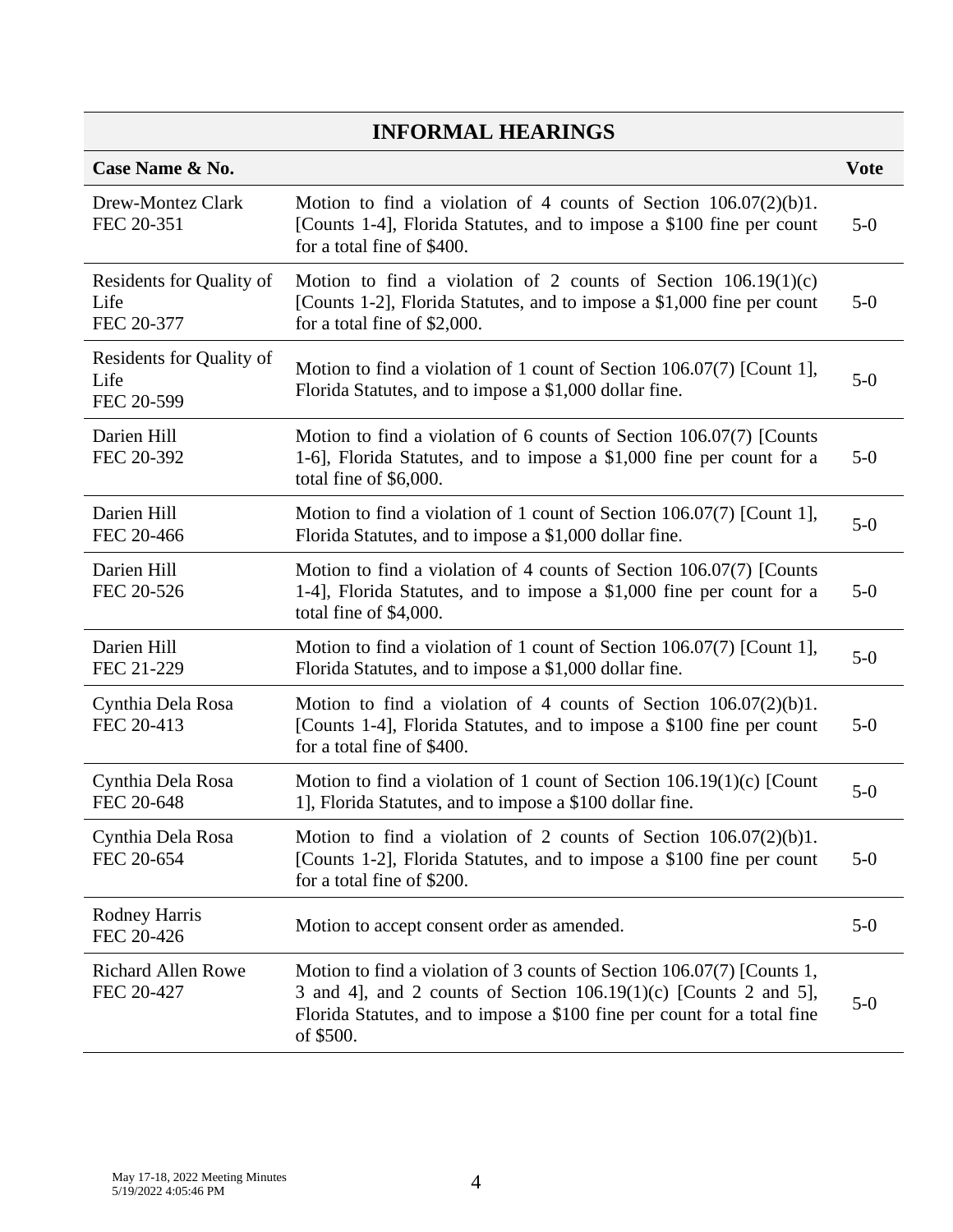| Case Name & No.                                    |                                                                                                                                                                                                 | <b>Vote</b> |
|----------------------------------------------------|-------------------------------------------------------------------------------------------------------------------------------------------------------------------------------------------------|-------------|
| <b>Richard Allen Rowe</b><br>FEC 21-011            | Motion to find a violation of 1 count of Sections 106.141(1) [Count<br>1] and $106.19(1)(c)$ [Count 2], Florida Statutes, and to impose a \$100<br>fine per count for a total fine of \$200.    | $5-0$       |
| Kyle Gibson<br>FEC 20-432                          | Motion to find a violation of 2 counts of Section $106.19(1)(c)$<br>[Counts 1-2], Florida Statutes, and to impose a \$250 fine per count<br>for a total fine of \$500.                          | $5-0$       |
| Coffee for Tampa PC<br>FEC 20-519                  | Motion to find a violation of 5 counts of Section 106.07(7) [Counts<br>1-5], Florida Statutes, and to impose a \$25 fine per count for a total<br>fine of \$125.                                | $5-0$       |
| Hubert A. Campbell<br>FEC 20-611                   | Motion to continue.                                                                                                                                                                             | $5-0$       |
| Keon Antonio Grayson<br>FEC 20-613                 | Motion to find a violation of 1 count of Section 106.07(7) [Count 1],<br>Florida Statutes, and to impose a \$100 dollar fine.                                                                   | $5-0$       |
| Anita Huffman<br>FEC 20-614                        | Motion to find a violation of 1 count of Section 106.141(1) [Count 1]<br>and $106.19(1)(c)$ [Count 2], Florida Statutes, and to impose a \$100<br>fine per count for a total fine of \$200.     | $5-0$       |
| Javier Estevez<br>FEC 21-004                       | Motion to find a violation of 1 count of Section 106.141(1) [Count 1]<br>and $106.19(1)(c)$ [Count 2], Florida Statutes, and to impose a \$500<br>fine per count for a total fine of $$1,000$ . | $5-0$       |
| Anika Omphroy<br>FEC 21-010                        | Motion to find a violation of 1 count of Section 106.141(1) [Count 1]<br>and $106.19(1)(c)$ [Count 2], Florida Statutes, and to impose a \$1,000<br>fine per count for a total fine of \$2,000. | $5-0$       |
| Florida Public Safety<br>Association<br>FEC 21-067 | Motion to find a violation of 1 count of Section 106.07(7) [Count 1],<br>Florida Statutes, and to impose a \$1,000 dollar fine.                                                                 | $5-0$       |
| Florida Public Safety<br>Association<br>FEC 21-184 | Motion to find a violation of 1 count of Section $106.07(7)$ [Count 1],<br>Florida Statutes, and to impose a \$1,000 dollar fine.                                                               | $5-0$       |
| Florida Public Safety<br>Association<br>FEC 21-233 | Motion to find a violation of 21 counts of Section 106.07(7) [Counts<br>1-21], Florida Statutes, and to impose a \$1,000 fine per count for a<br>total fine of \$21,000.                        | $5-0$       |
| Florida Public Safety<br>Association<br>FEC 21-291 | Motion to find a violation of 1 count of Section $106.07(7)$ [Count 1],<br>Florida Statutes, and to impose a \$1,000 dollar fine.                                                               | $5-0$       |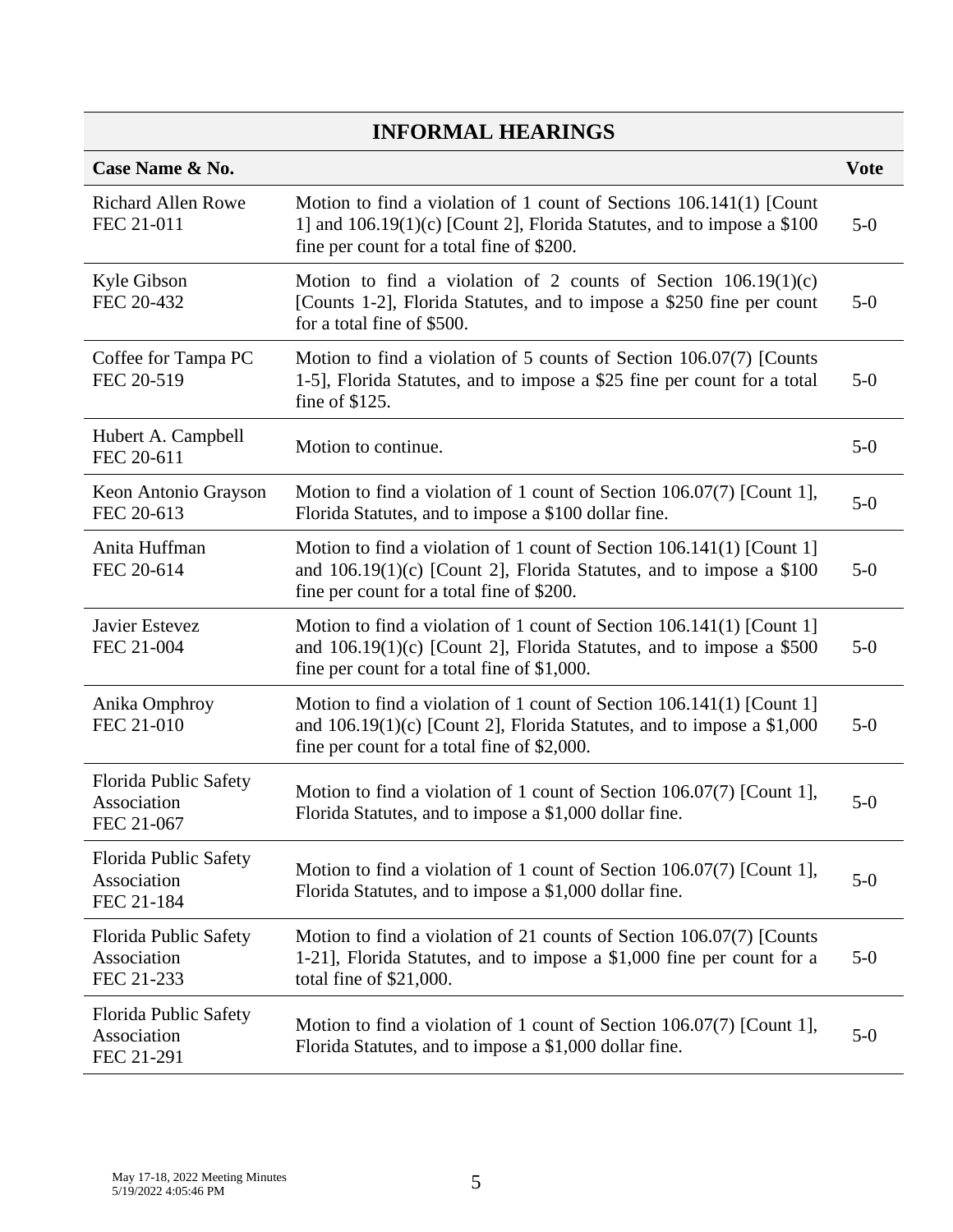| Case Name & No.                                            |                                                                                                                                                                                                                    | <b>Vote</b> |
|------------------------------------------------------------|--------------------------------------------------------------------------------------------------------------------------------------------------------------------------------------------------------------------|-------------|
| Florida Public Safety<br>Association<br>FEC 21-327         | Motion to find a violation of 1 count of Section 106.07(7) [Count 1],<br>Florida Statutes, and to impose a \$1,000 dollar fine.                                                                                    | $5-0$       |
| Florida Taxpayers<br>Association<br>FEC 21-068             | Motion to find a violation of 1 count of Section 106.07(7) [Count 1],<br>Florida Statutes, and to impose a \$1,000 dollar fine.                                                                                    | $5-0$       |
| Florida Taxpayers<br>Association<br>FEC 21-328             | Motion to find a violation of 1 count of Section 106.07(7) [Count 1],<br>Florida Statutes, and to impose a \$1,000 dollar fine.                                                                                    | $5-0$       |
| Allied Democrats of the<br><b>Beaches PC</b><br>FEC 21-083 | Motion to find a violation of 7 counts of Section 106.07(7) [Counts<br>1-7], Florida Statutes, and to impose a \$100 fine per count for a total<br>fine of \$700.                                                  | $5-0$       |
| Preserving Florida's<br>Future<br>FEC 21-094               | Motion to find a violation of 1 count of Section 106.07(7) [Count 1],<br>Florida Statutes, and to impose a \$250 dollar fine.                                                                                      | $5-0$       |
| Preserving Florida's<br>Future<br>FEC 21-330               | Motion to find a violation of 1 count of Section 106.07(7) [Count 1],<br>Florida Statutes, and to impose a \$250 dollar fine.                                                                                      | $5-0$       |
| Al Jacquet<br>FEC 21-143                                   | Motion to find a violation of 2 counts of Section 106.141(9) [Count<br>1-2]; and 1 count of Section 106.141(5) [Count 3], Florida Statutes,<br>and to impose a \$1,000 fine per count for a total fine of \$3,000. | $5-0$       |
| <b>Every Vote Counts</b><br>FEC 21-151                     | Motion to find a violation of 16 counts of Section 106.07(7) [Counts<br>1-16], Florida Statutes, and to impose a \$100 fine per count for a total<br>fine of \$1,600.                                              | $5-0$       |
| Save Our State<br>FEC 21-199                               | Motion to find a violation of 1 count of Section $106.19(1)(c)$ [Count<br>1], Florida Statutes, and to impose a \$100 dollar fine.                                                                                 | $5-0$       |
| Save Our State<br>FEC 21-293                               | Motion to find a violation of 1 count of Section 106.07(7) [Count 1],<br>Florida Statutes, and to impose a \$100 dollar fine.                                                                                      | $5-0$       |
| Save Our State<br>FEC 21-331                               | Motion to find a violation of 1 count of Section 106.07(7) [Count 1],<br>Florida Statutes, and to impose a \$100 dollar fine.                                                                                      | $5-0$       |
| Save Our State<br>FEC 21-380                               | Motion to find a violation of 2 counts of Section 106.07(7) [Counts<br>1-2], Florida Statutes, and to impose a \$100 fine per count for a total<br>fine of $$200.$                                                 | $5-0$       |
| Save Our State<br>FEC 21-416                               | Motion to find a violation of 1 count of Section 106.07(7) [Count 1],<br>Florida Statutes, and to impose a \$100 dollar fine.                                                                                      | $5-0$       |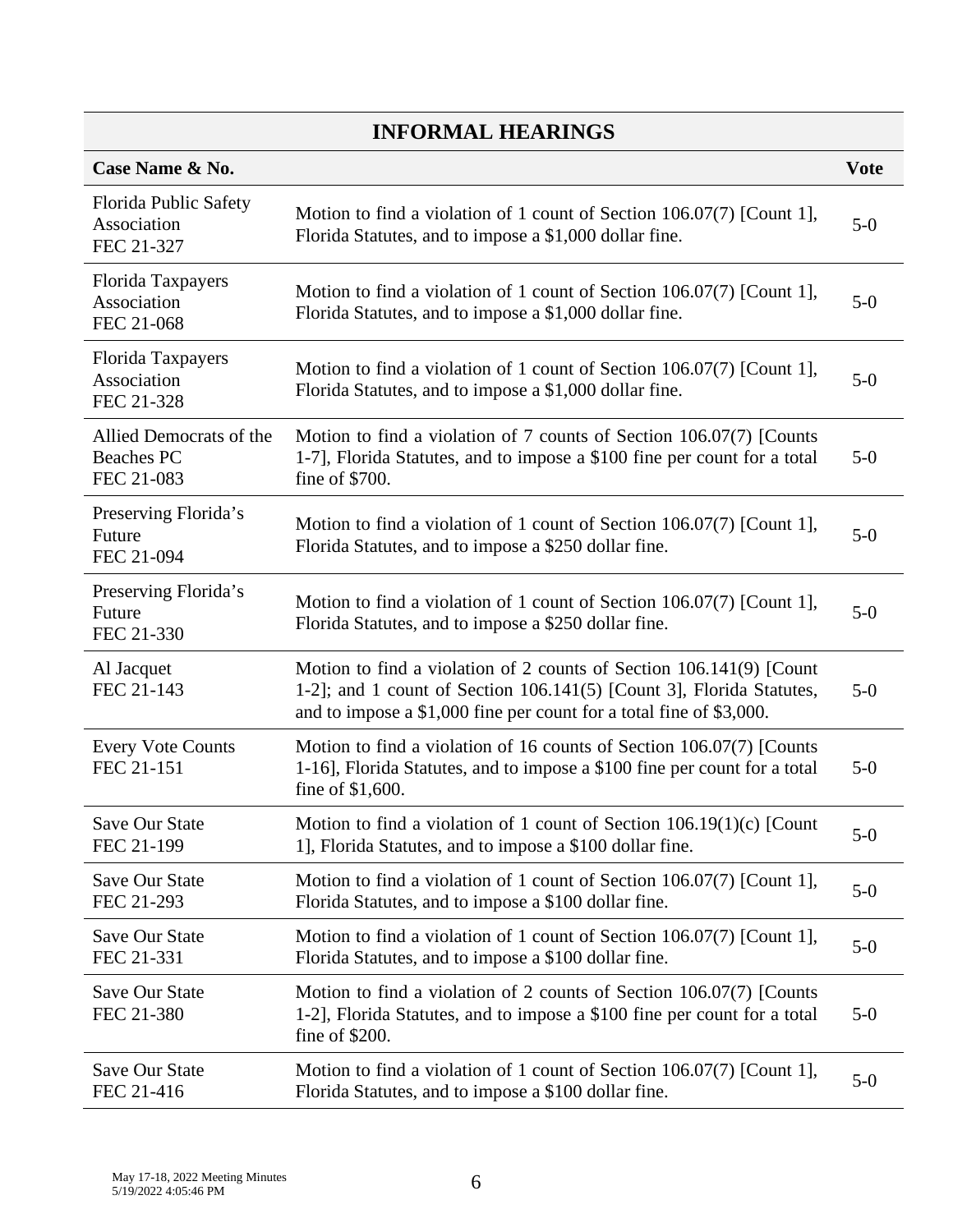| Case Name & No.                                                                                                  |                                                                                                                                                                                                 | <b>Vote</b> |
|------------------------------------------------------------------------------------------------------------------|-------------------------------------------------------------------------------------------------------------------------------------------------------------------------------------------------|-------------|
| <b>Save Our State</b><br>FEC 21-440                                                                              | Motion to find a violation of 1 count of Section 106.07(7) [Count 1],<br>Florida Statutes, and to impose a \$100 dollar fine.                                                                   | $5-0$       |
| Maria E. Lopez<br>FEC 21-343                                                                                     | Motion to find a violation of 1 count of Section $106.07(2)(b)1$ .<br>[Count 1], Florida Statutes, and to impose a \$100 dollar fine.                                                           | $5-0$       |
| Daniel Day<br>FEC 21-202                                                                                         | Motion to find a violation of 1 count of Sections 106.141(1) [Count<br>1]; and $106.19(1)(c)$ [Count 2], Florida Statutes, and to impose a<br>\$500 fine per count for a total fine of \$1,000. | $5-0$       |
| Karen M. Butler<br>FEC 21-227                                                                                    | Motion to find a violation of 1 count of Sections 106.141(1) [Count<br>1]; and $106.19(1)(c)$ [Count 2], Florida Statutes, and to impose a<br>\$500 fine per count for a total fine of \$1,000. | $5-0$       |
| <b>Florian Labor</b><br>Association of<br><b>Municipal Employees</b><br><b>Political Committee</b><br>FEC 21-238 | Motion to continue.                                                                                                                                                                             | $5-0$       |
| <b>Brandy Harvey</b><br>FEC 21-300                                                                               | Motion to find a violation of 1 count of Section $106.07(2)(b)1$ .<br>[Count 1], Florida Statutes, and to impose a \$100 dollar fine.                                                           | $5-0$       |
| Dacey Montoya<br>FEC 21-375                                                                                      | Motion to find no violation of 1 count of Section $106.07(2)(b)1$ .<br>[Count 1], Florida Statutes.                                                                                             | $5-0$       |
|                                                                                                                  | <b>POST-PROBABLE CAUSE CONSENT ORDERS</b>                                                                                                                                                       |             |
| Case Name & No.                                                                                                  |                                                                                                                                                                                                 | <b>Vote</b> |
| Golden Triangle<br>Democratic Club<br><b>Political Committee</b><br>FEC 21-217                                   | Motion to accept consent order.                                                                                                                                                                 | $5-0$       |
|                                                                                                                  | <b>PRE-PROBABLE CAUSE CONSENT ORDERS</b>                                                                                                                                                        |             |
| Case Name & No.                                                                                                  |                                                                                                                                                                                                 | <b>Vote</b> |
| Deborah Gibson<br>FEC 18-499                                                                                     | Motion to accept consent order.                                                                                                                                                                 | $5-0$       |
| Dontay Akeem Prophet<br>FEC 19-199                                                                               | Motion to accept consent order.                                                                                                                                                                 | $5-0$       |
| Daniel Colon<br>FEC 20-087                                                                                       | Motion to accept consent order.                                                                                                                                                                 | $5-0$       |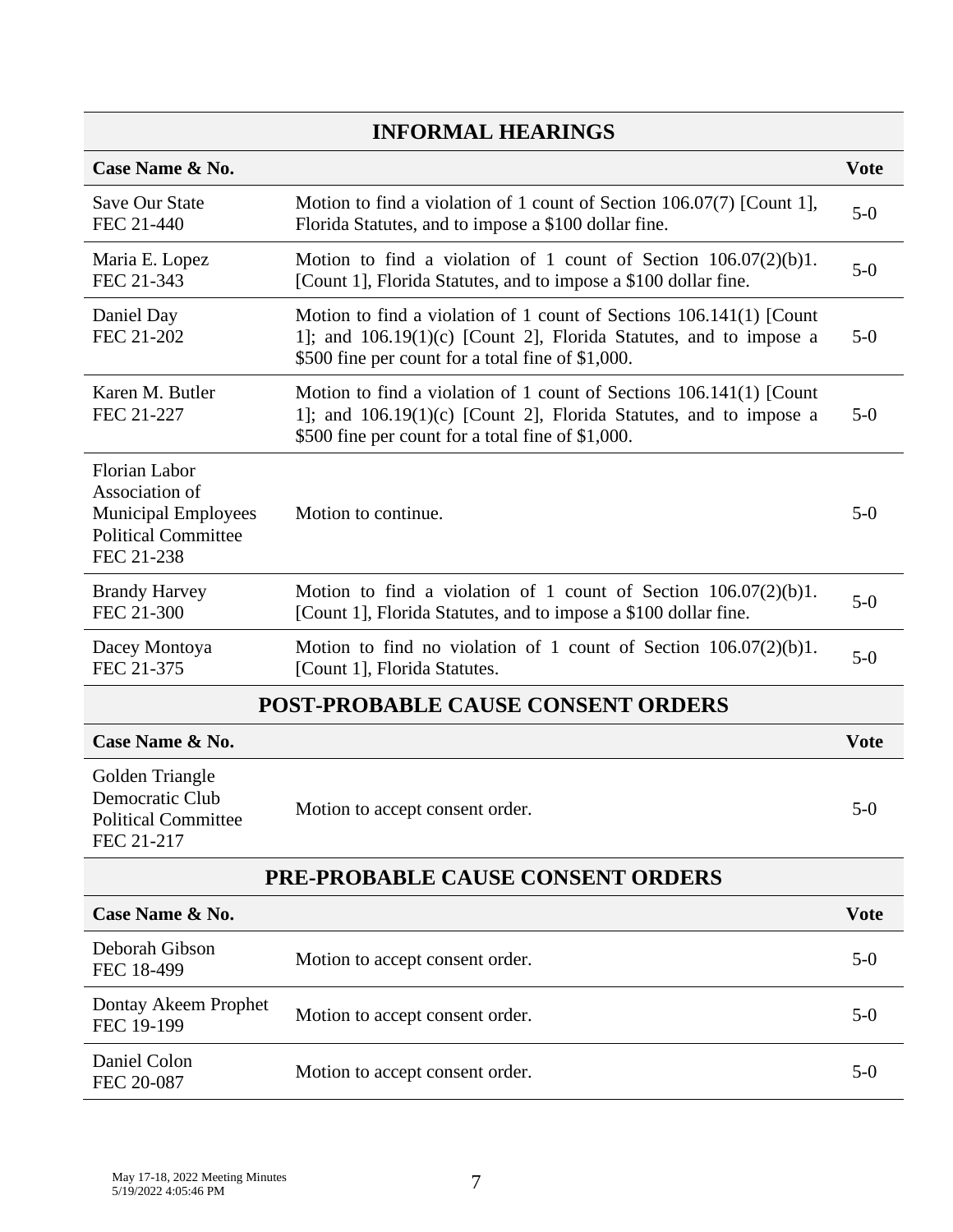# **PRE-PROBABLE CAUSE CONSENT ORDERS**

| Case Name & No.                                       |                                 | <b>Vote</b> |
|-------------------------------------------------------|---------------------------------|-------------|
| <b>Tracey Cole</b><br>FEC 20-270                      | Motion to accept consent order. | $5-0$       |
| Michael A. Goodfellow<br>FEC 20-271                   | Motion to accept consent order. | $5-0$       |
| <b>Trevor Mallory</b><br>FEC 20-609                   | Motion to accept consent order. | $5-0$       |
| Iliana Ramos Jones<br>FEC 21-075                      | Motion to accept consent order. | $5-0$       |
| <b>Matthew Tisdol</b><br>FEC 21-205                   | Motion to accept consent order. | $5-0$       |
| Juan Fernandez-Barquin<br>FEC 21-305                  | Motion to accept consent order. | $5-0$       |
| Michele K. Rayner<br>FEC 21-307                       | Motion to accept consent order. | $5-0$       |
| <b>Callie Fines</b><br>FEC 21-420                     | Motion to accept consent order. | $5-0$       |
| <b>Russell Juergens</b><br>FEC 21-428                 | Motion to accept consent order. | $5-0$       |
| Janelle Renee Khargie<br>FEC 21-444                   | Motion to accept consent order. | $5-0$       |
| Daniel Villarruel<br>FEC 21-449                       | Motion to accept consent order. | $5-0$       |
| Jeffrey Blank<br>FEC 21-473                           | Motion to accept consent order. | $5-0$       |
| <b>OTHER MOTIONS</b>                                  |                                 |             |
| Case Name & No.                                       |                                 | <b>Vote</b> |
| Committee for a Better<br>Riviera Beach<br>FEC 21-335 | Motion to dismiss granted.      | $5-0$       |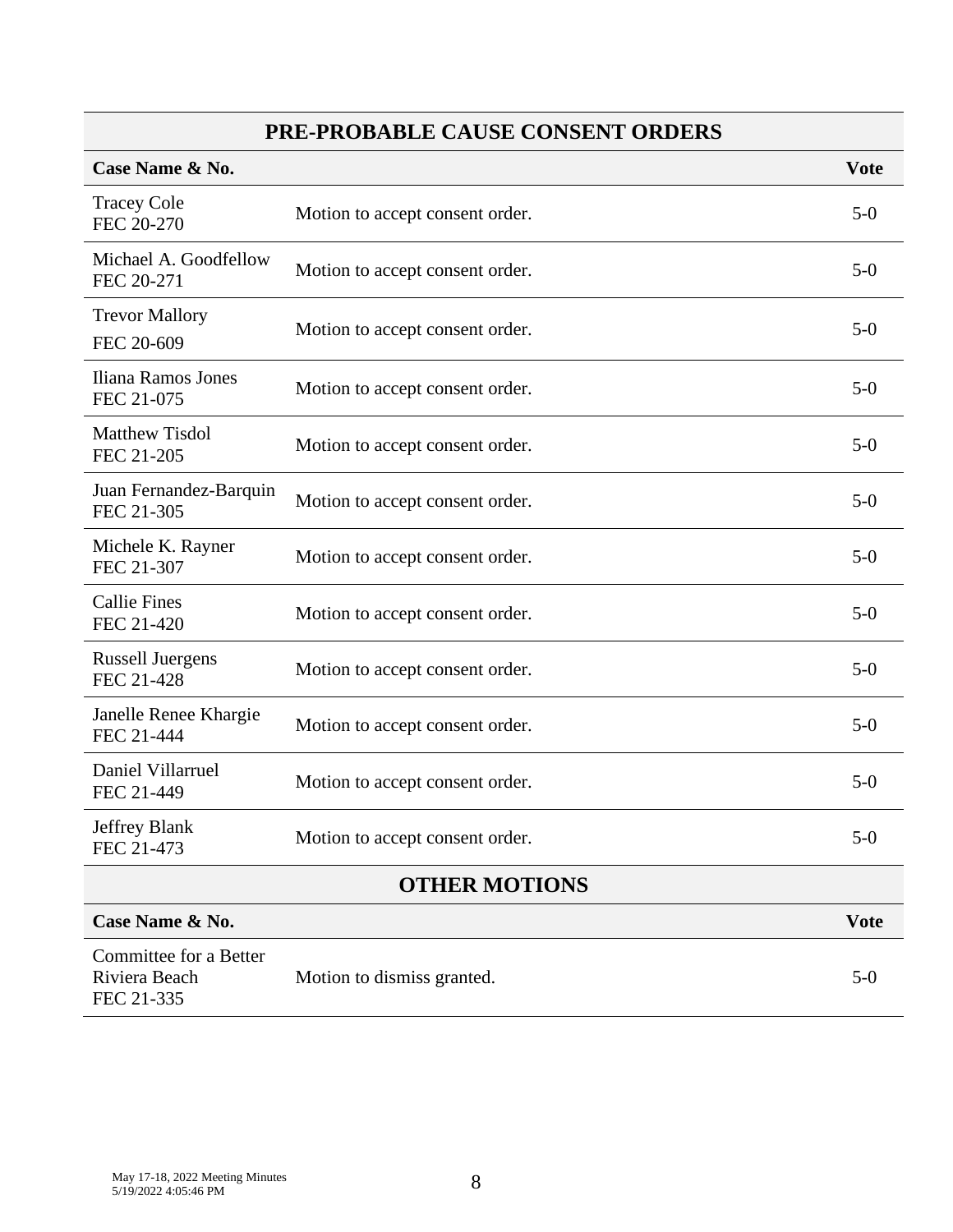# **PROBABLE CAUSE DETERMINATIONS**

| Case Name & No.                          |                                                                                                                                                                                                                                                                    | <b>Vote</b> |
|------------------------------------------|--------------------------------------------------------------------------------------------------------------------------------------------------------------------------------------------------------------------------------------------------------------------|-------------|
| Cindy S. Polo<br>FEC 19-401              | Motion to find no probable cause on<br>violating<br>Sections<br>106.07(2)(b)1. and 106.07(5), Florida Statutes.                                                                                                                                                    | $5-0$       |
| Confidential Case #1                     | Results confidential.                                                                                                                                                                                                                                              | n/a         |
| Confidential Case # 2                    | Results confidential.                                                                                                                                                                                                                                              | n/a         |
| Confidential Case # 3                    | Results confidential.                                                                                                                                                                                                                                              | n/a         |
| Confidential Case #4                     | Results confidential.                                                                                                                                                                                                                                              | n/a         |
| Confidential Case # 5                    | Results confidential.                                                                                                                                                                                                                                              | n/a         |
| Jeffrey Duane Porter<br>FEC 19-196       | Motion to find probable cause on violating Section $106.19(1)(c)$<br>[Count 1], and no probable cause on violating Sections 106.07(5) and<br>106.141(1), Florida Statutes.                                                                                         | $5-0$       |
| Paula Prudente<br>FEC 19-326             | Motion to find probable cause on violating Section $106.09(1)(b)$<br>[Counts 1-2], Florida Statutes.                                                                                                                                                               | $5-0$       |
| Confidential Case # 6                    | Results confidential.                                                                                                                                                                                                                                              | n/a         |
| Patrick Henry<br>FEC 19-396              | Motion to find probable cause on violating Sections $106.19(1)(d)$<br>[Count 1]; 106.07(5) [Count 2]; and $106.19(1)(c)$ [Count 3], and no<br>probable cause on violating Section 106.19(1)(b), Florida Statutes.                                                  | $5-0$       |
| Confidential Case #7                     | Results confidential.                                                                                                                                                                                                                                              | n/a         |
| Laurel S. Bennett<br>FEC 19-403          | Motion to find probable cause on violating Sections $106.07(5)$<br>[Counts 1 and 5]; 106.19(1)(d) [Count 2]; 106.12(2)(b) [Count 3];<br>106.12(3) [Count 4]; 106.19(1)(c) [Count 6]; and no probable cause<br>on violating Section 106.19(1)(b), Florida Statutes. | $5-0$       |
| Anika Tene Omphroy<br>FEC 19-430         | Motion to find probable cause on violating Sections $106.09(1)(b)$<br>[Count 1]; 106.19(1)(d) [Count 2]; and 106.07(5) [Count 3], Florida<br>Statutes.                                                                                                             | $5-0$       |
| <b>Kevin Reshad Monroe</b><br>FEC 19-584 | Motion to find probable cause on violating Sections 106.07(5) [Count<br>1]; $106.19(1)(b)$ [Count 2]; and $106.19(1)(c)$ [Count 3], and no<br>probable cause on violating Section 106.19(1)(d), Florida Statutes.                                                  | $5-0$       |
| Mayana Joseph<br>FEC 19-587              | Motion to find probable cause on violating Sections $106.07(2)(b)1$ .<br>[Count 1] and $106.09(1)(b)$ [Counts 2 and 3], Florida Statutes.                                                                                                                          | $5-0$       |
| Kimberly S. Jackson<br>FEC 20-652        | Motion to find no probable cause on violating Sections $106.07(7)$ ;<br>106.141(1); and 106.19(1)(c), Florida Statutes.                                                                                                                                            | $5-0$       |